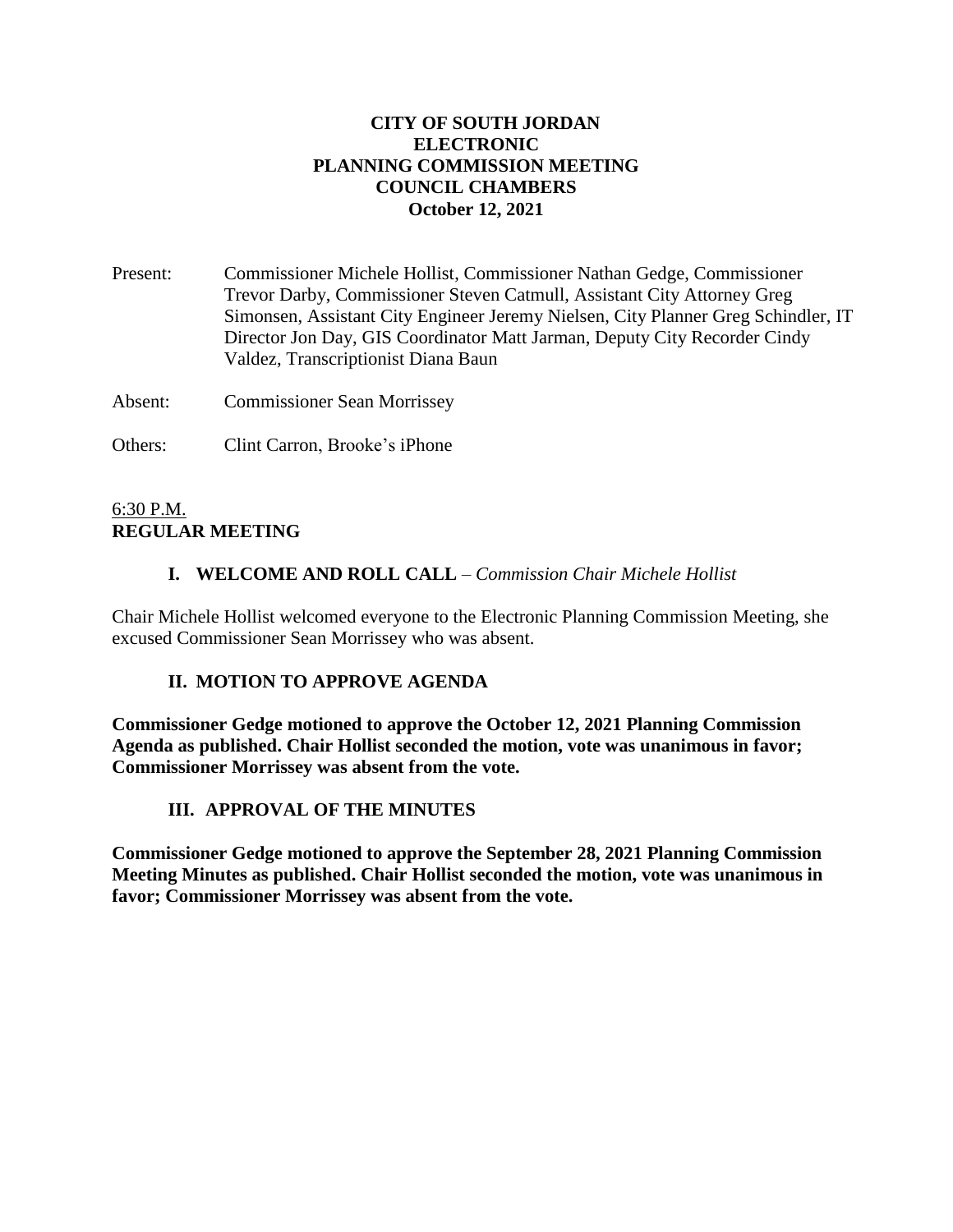### **IV. STAFF BUSINESS**

Chair Michele Hollist reminded everyone that she will not be at the next Planning Commission meeting in two weeks. She has reached out to Commissioner Peirce and hopes he can attend, Commissioner Gedge will conduct that meeting.

### **V. COMMENTS FROM PLANNING COMMISSION MEMBERS -** *None*

### **VI. SUMMARY ACTION –** *None*

#### **VII. ACTION –** *None*

#### **VIII. ADMINISTRATIVE PUBLIC HEARINGS –**

#### **A. MUNCH KART RESTAURANT CONDITIONAL USE PERMIT** Location: 1776 W 10610 S File No: PLCUP202100206 Applicant: APS Construction

City Planner Greg Schindler reviewed background information from the Staff Report.

Chair Michele Hollist asked if the applicant or an agent was present, no one was in-person or online on their behalf to answer questions. She asked staff if it would be a separate permit to request a drive-thru in the future.

Assistant City Attorney Greg Simonsen said yes, they would need get a modification to their conditional use permit.

Chair Hollist asked about serving alcohol.

Planner Schindler said no, they would have to get the alcohol license through the city; it is not a conditional use permit to serve alcohol at a restaurant.

Chair Hollist asked if the neighbors would be notified and given a chance to express their concerns if they applied for an alcohol license.

Planner Schindler said no, he doesn't believe so as it's up to the city council and the state.

Chair Hollist said with conditional use permits, if they can identify a detrimental effect they can impose mitigation to limit that. She asked if that included specifying in the conditional use permit that they cannot operate past 9:30 pm, as they have already indicated that is their intention.

Planner Schindler said they would have to have evidence that operating until 10:00 pm is detrimental.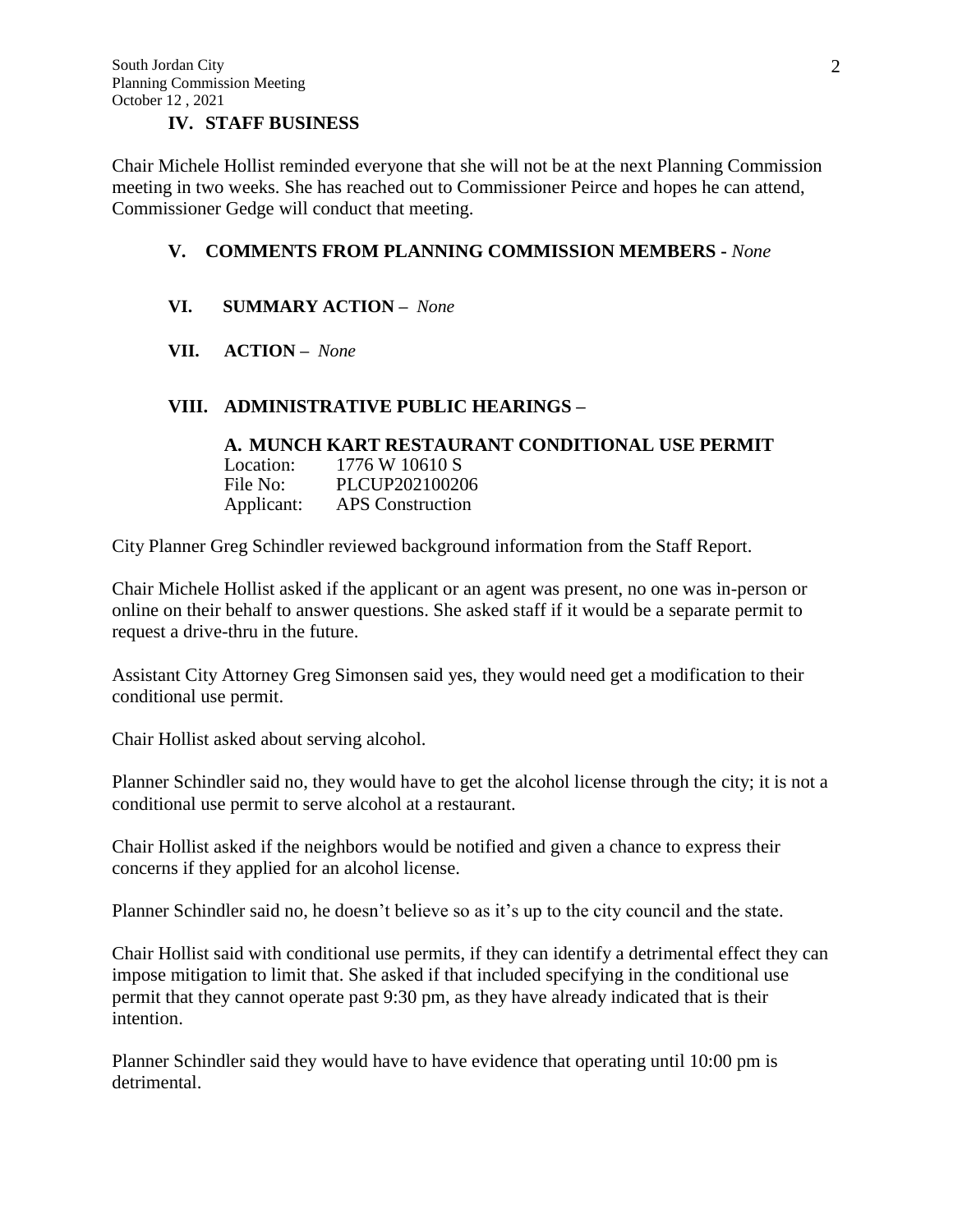Attorney Simonsen said his concern is that they haven't had any evidence of a detrimental effect. Without any evidence, just speculating that's too late doesn't satisfy the standard.

Chair Hollist verified weekday noise ordinance hours are 10:00 pm.

Commissioner Nathan Gedge said the city has recently been posting on social media, reminding residents of quiet hours in the city being 10:00 pm – 7:00 am. Since this is within 100 feet of a residential neighborhood, he assumes that citizens could make complaints and then the police and city would follow up. When this unit was originally approved it was intended to be a restaurant, he asked why a conditional use permit wasn't applied for at that point.

Planner Schindler said it was only intended to be a restaurant because they put the patio in, and through their site plan reviews they said they intended to have this as a restaurant. It took a long time to get a tenant so he doesn't believe they had anyone in mind at the time.

Commissioner Gedge said last year, just to the south of this location, they approved a sushi restaurant that has not happened yet. He remembers the neighborhood had some concerns regarding smell and lighting. Staff hasn't identified any concerns with this applicant, but wouldn't those same concerns with smell, garbage, etc., still apply with this location.

Staff located the dumpster on the aerial photos included in the Staff Report.

Chair Hollist said it is as far away as it could be from homes, on the northeast end of the lot.

Commissioner Gedge asked if there would even be access for a drive-thru on this property from the rear.

Planner Schindler said no, they couldn't have a drive-thru here.

Chair Hollist opened up the hearing to public comment.

**Clint Carron (Resident)** lives just south of where this restaurant is going in. His comments have more to do with questions and making sure certain things are addressed, he is not necessarily opposed to this, he just wants to make sure that he and his neighbors' concerns are addressed. Some of the concerns have already been discussed. The sushi restaurant was mentioned and the concerns of waste and smell, he has the same concern here. As long as they use the dumpster that is currently there and further away from the homes, not a garbage can outside the back door or anything like that, he doesn't have any concern with that. The use of alcohol was mentioned, he doesn't know if there is anything that can be said or done about that legally, other than to say as residents they hope that doesn't happen. The nature of the restaurant doesn't indicate this is the type of thing they would serve, but he wants it known that would be a neighborhood concern if that were to happen. For the development in general, they have ongoing concerns about parking. On the street just to the west, behind this building, during the day that's where all the employees park and it congests the street. His biggest concern is that he has young children and those children get bussed to school; the bus stop is right on the intersection of Haven View Road and 1790 W. The kids have to walk along that road in order to get home to his house and there are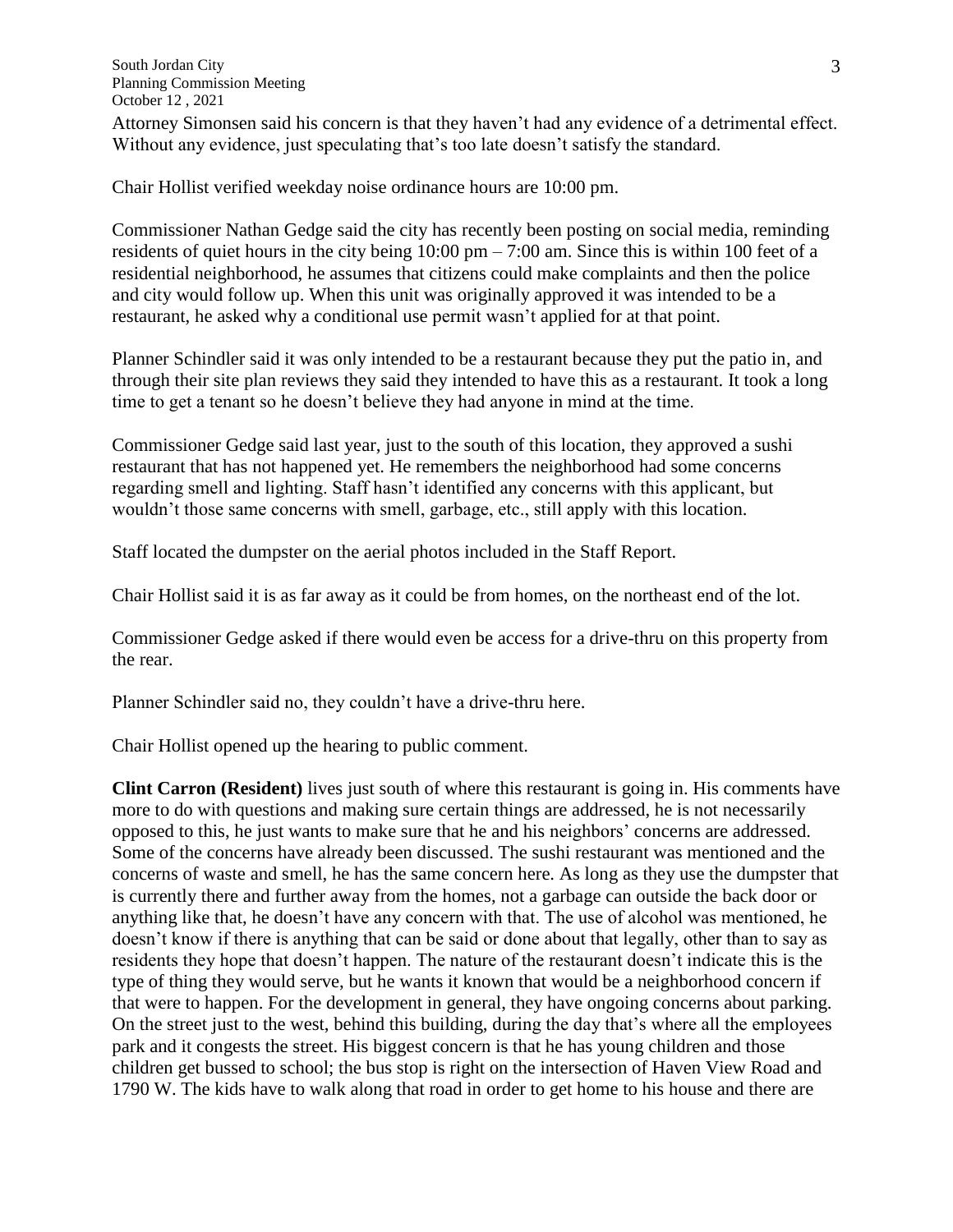South Jordan City Planning Commission Meeting October 12 , 2021

always cars that are parked there, which can be potentially dangerous. Along with that, he also wonders if there is anything that can be done about the workers coming out and having their smoke breaks out there. He does have the concern also about cars possibly parking along 10610 S on the corner, again it's a similar concern with cars parking along that road instead of in the parking lot. He notes that the parking lot is generally fairly full, about 75%. He doesn't know if a restaurant that only seats 20 people is going to fill that up, but that could potentially lead to more cars parked on the road.

Chair Hollist closed the public comment portion of the hearing.

Chair Hollist asked if they needed to specify that the dumpsters stay where they are, or is that a given.

Planner Schindler said you could specify it, but it's probably a given since there really isn't anywhere else to put a dumpster there without losing parking spaces. The dumpster also has to be somewhere that can be accessed for trash pick-up. They would also have to go through a site plan amendment, and it's probably where it is in the first place because it's the furthest spot from the residential area.

Chair Hollist asked to be reminded of the parking requirements for this size of a restaurant.

Planner Schindler said it's one space for every four seats, it is designed to hold up to 20 people at a time.

Chair Hollist asked if there is a shared parking agreement.

Planner Schindler said there is a shared access agreement, the only way to get there is through the parking lot of the credit union. He doesn't know for sure if it is a shared agreement. They would probably spill over into the parking lot of the credit union since they don't have very many customers. Most of their parking is used for employees at the credit union.

Assistant City Engineer Jeremy Nielsen said, regarding parking on the street, he has looked at this area a few times with a few complaints over the past few years regarding employees parking on 1790 W. When he has gone out there the cars are legally parked, it has not created a hazard for emergency responders as they are set back far enough from the crosswalks that they weren't violating any codes with their on-street parking; there were no changes recommended to the neighborhood. About 18 months ago, a neighbor spoke with the barber shop and asked them to park on the east side of 1790 W and she let him know that is working out.

Chair Hollist asked if an alcohol license was applied for, does staff think the council would take into account the proximity of residential homes.

Planner Schindler said he doesn't know, all alcohol licenses have to be approved through the city council at some point and we are limited to how many we can have in the city. If it was more like a bar he doesn't think they'd approve that, but just serving alcohol with a regular license is not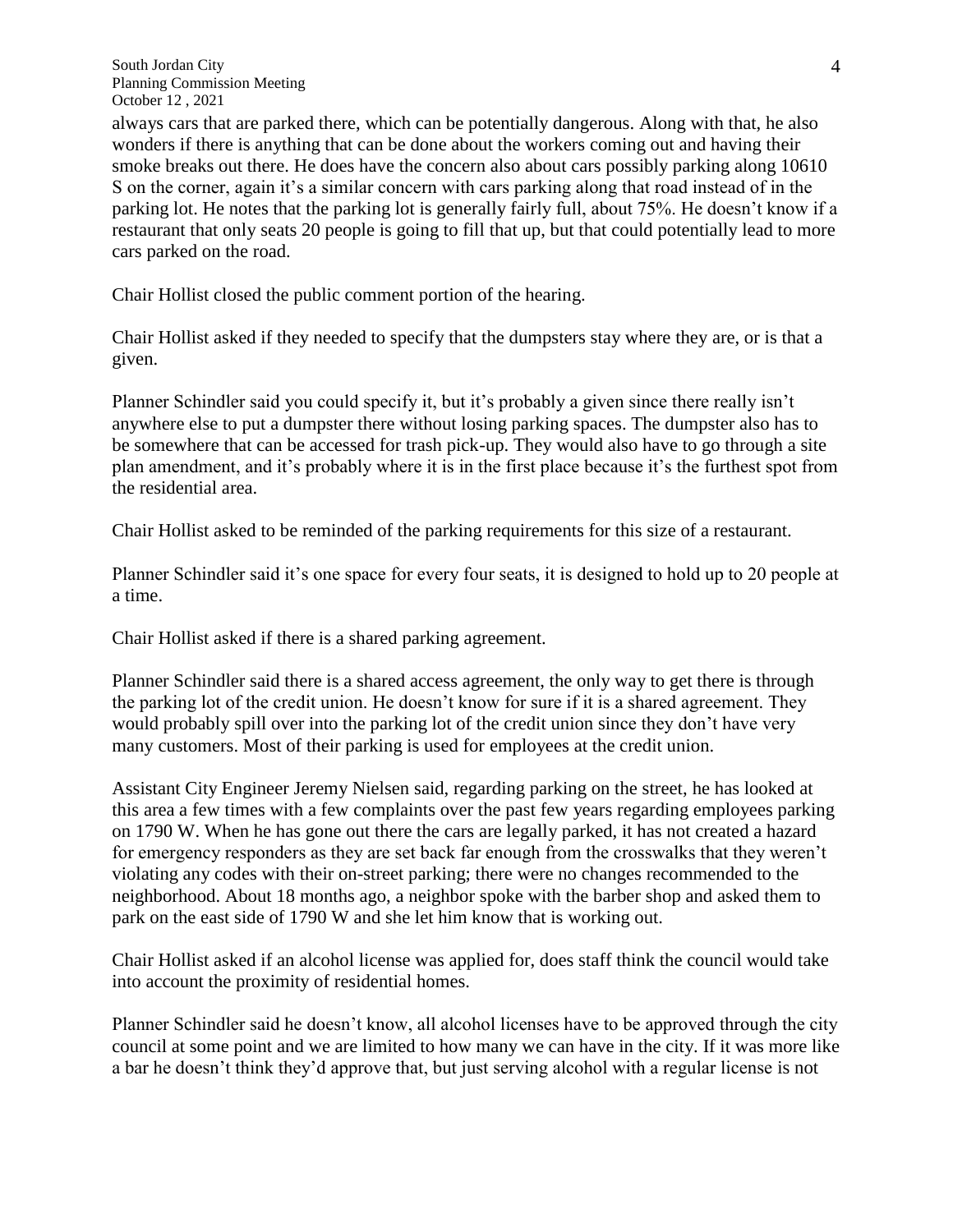South Jordan City Planning Commission Meeting October 12 , 2021

any different than going to the grocery store and buying it there. If a conditional use permit is giving at this time, it can be used by any restaurant in the future.

Commissioner Gedge asked, regarding parking calculations, if there is an allowance for the employees working there; we are focusing on the customers, but employees have to get there as well. If there is not, can he make a recommendation to re-visit that and have something brought to them for future developments.

Planner Schindler said it doesn't include employee parking. Another option they have for calculations is they can require one space for every 100 square feet, so then they would need 14 spaces. If we think they are going to have too many employees in there it can be discussed, but there are 43 on-site parking spaces on their side and he doesn't believe the other uses are requiring nearly as many as 14.

Commissioner Gedge suggested the neighborhood parents go to the school community council and work with the district on a new circulation pattern, if that's a concern.

Planner Schindler said they drop off on a corner, and regardless of whether there are cars parked on 1790 W, if they are going to the cul-de-sac to the south they will have to cross 10610 S. They shouldn't be walking in the road where the cars are parked, as there is a sidewalk there. Cars parked there aren't traffic, however if cars end up parking on 10610 S that may be something they need to look at as they could block the views of the kids trying to cross there.

Commissioner Gedge assumes that due to the small amount of kids, this would not warrant a crossing guard.

Planner Schindler said probably not, but he doesn't know what their highest volume of traffic is, it's probably not at school drop-off or pick-up.

Chair Hollist asked if they wanted to try and impose specific restrictions, if they had identified anything that necessitates mitigation.

Commissioner Gedge had concerns about noise, but if they comply with local state and federal laws with regards to noise and alcohol that are already established there shouldn't be any issues. He wishes the developer or owner of the property was here so they could be reminded to tell all their employees to try and use the parking stalls in the development.

Planner Schindler said the hours of operation don't mean they have to close at 10:00 pm, we have businesses all over the city that are open past that; between 10:00 pm and 7:00 am there are set restrictions on things like deliveries and trash pick-up, things that make noise outside. Odors and smells from cooking could be an issue, but hopefully the dumpster is far enough away they won't smell any of that.

Commissioner Catmull mentioned dumpsters usually have a cover on them. He searched and doesn't see an ordinance regarding odor, so he's not sure what could be enforced if that became an issue.